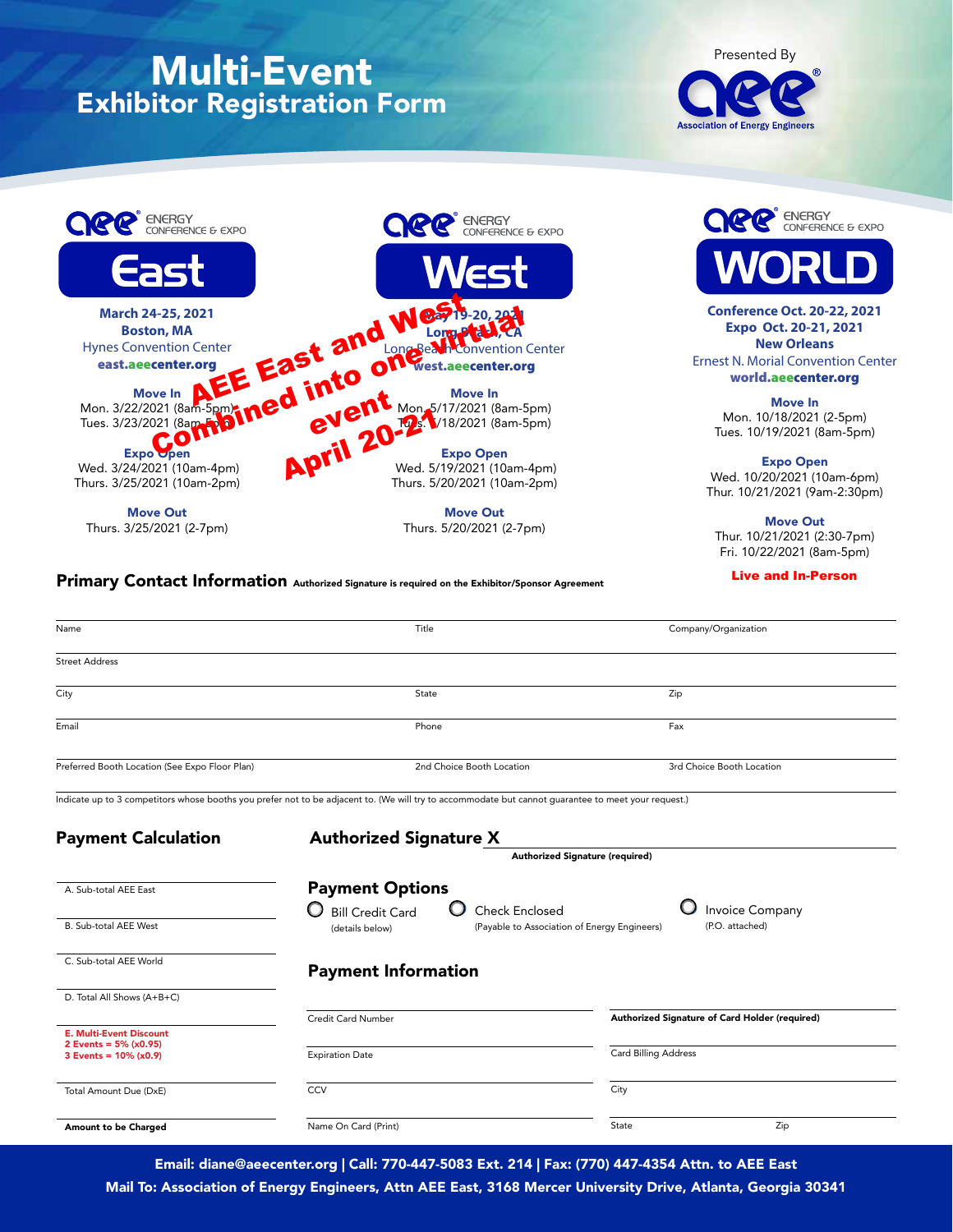# **AEE East**

March 24-25, 2021 Boston, MA Hynes Convention Center

| <b>Booth Options</b>             | <b>Price</b>                  | <b>Booth Options</b>            |
|----------------------------------|-------------------------------|---------------------------------|
| 10'X10' Booth Package            | \$2,750                       | 10'X10' Booth Pa                |
| 10'x20' Booth Package            | \$5,200                       | 10'x20' Booth Package           |
| 10'x30' Booth Package            | \$7,600                       | 230' Bo Package                 |
| 20'x20' Booth Package            | \$10,000                      | 20'x20' booth Package           |
| 20'x30' Booth Package            | \$14,500                      | <b>J</b> Booth Package          |
| <b>Exhibit Hall Directory Ad</b> | Price                         | ibit Hall Directory Ad          |
| <b>Business Card Ad</b>          | \$300                         | <b>BANDRESS</b> Card Ad         |
| Quarter Page Ad                  | \$700                         | <b>Marter Page Ad</b>           |
| Half Page Ad                     |                               | Half Page Ad                    |
| $\bigcup$ Full Page Ad           | 2,500                         | Full Page Ad                    |
| <b>Featured Opportuniti</b>      |                               | <b>Featured Opportunities -</b> |
| Welcome Bann                     | $\bigcirc$ <sub>2</sub> 5,000 | Welcome Banner                  |
| Promo Item                       | \$2,500                       | Promo Item                      |
| Aisle Sign Spons                 | \$500 each side               | Aisle Sign Sponsor              |
| <b>Opening Sesset</b>            | \$3,000                       | <b>Opening Session</b>          |
| Networking Reception,            | \$5,000 (starting)            | Networking Reception,           |
| Expo da Coffee Service           | \$2,250 per day               | <b>Exhibit Hall Coffee Serv</b> |
| Attendee Luncheon                | \$3,500 per day               | Attendee Luncheon               |

Sponsor Level Price (Total Value)

 $\bigcirc$  CWEEL Breakfast \$2,250

| O | Host                | \$75,000 (\$111,000+) |
|---|---------------------|-----------------------|
|   | O Diamond           | \$50,000 (\$73,000+)  |
|   | O Platinum          | \$25,000 (\$59,000+)  |
|   | $\mathbf{O}$ Gold   | \$20,000 (\$32,000+)  |
|   | $\mathbf{O}$ Silver | \$15,000 (\$21,000+)  |
|   | O Bronze            | \$7,500 (\$11,000+)   |
|   |                     |                       |

### **AEE East**

Sub Total B (Booth + Ad)

# Booth Options

All booth packages include an ID sign, 3ft side rails, 8ft back drape (carpet and other furnishings are the responsibility of the exhibitor), as well as your company's listing on the event website, to include a company description (300 words max.) website link, logo and up to three social media links.

# Exhibit Hall Advertising

Exhibitor is responsible for providing print ready files 45 days before the day of the event. Recommended files include vector eps/ai, jpg/png at 300 dpi or Adobe Indesign (with linked files).

### **AEE West** May 19-20, 2021

Long Beach, CA Long Beach Convention Center

|  | <b>Booth Options</b>                        | Price              |
|--|---------------------------------------------|--------------------|
|  | 10'X10' Booth Passage                       | \$2,750            |
|  | 10'x20' Booth Package                       | \$5,200            |
|  | <b>AX30' Bo</b> H Package                   | \$7,600            |
|  | 20'x29 both Package                         | \$10,000           |
|  | 20 <sup>1</sup> D' Booth Package            | \$14,500           |
|  |                                             |                    |
|  | <b>Fx.ibit Hall Directory Ad</b>            | <b>Price</b>       |
|  | <b>B</b> iness Card Ad                      | \$300              |
|  | <b>Marter Page Ad</b>                       | \$700              |
|  | Half Page Ad                                | \$1,300            |
|  | Full Page Ad                                | \$2,500            |
|  |                                             |                    |
|  | <b>Featured Opportunities -</b>             | <b>Price</b>       |
|  | <b>Welcome Banner</b>                       | \$5,000            |
|  | Promo Item                                  | \$2,500            |
|  | Aisle Sign Sponsor                          | \$500 each side    |
|  | <b>Opening Session</b>                      | \$3,000            |
|  | Networking Reception,                       | \$5,000 (starting) |
|  | Exhibit Hall Coffee Service \$2,250 per day |                    |

# Sponsor Level Price (Total Value)

Attendee Luncheon \$3,500 per day CWEEL Breakfast \$2,250

|   |                     | SPONSOF LEVER FIRE (TOLGI VAIUE) |
|---|---------------------|----------------------------------|
| O | Host                | \$75,000 (\$111,000+)            |
| O | Diamond             | \$50,000 (\$73,000+)             |
|   | $\bigcirc$ Platinum | \$25,000 (\$59,000+)             |
|   | $\bigcirc$ Gold     | \$20,000 (\$32,000+)             |
|   | $\bigcirc$ Silver   | \$15,000 (\$21,000+)             |
|   | <b>D</b> Bronze     | \$7,500 (\$11,000+)              |

# **AEE West**

Sub Total C (Booth + Ad)

# **AEE World**

Conference Oct. 20-22, 2021 Expo Oct. 20-21, 2021 New Orleans Ernest N. Morial Convention Center

| LIIICOL IN. IVIUIIAI '<br>טוועכוונוטוו כ |                                  |                        |                                             |  |
|------------------------------------------|----------------------------------|------------------------|---------------------------------------------|--|
| <b>Booth Options</b>                     |                                  |                        | Price                                       |  |
|                                          | 10'X10' Booth Package            |                        | \$3,300                                     |  |
|                                          | 10'x20' Booth Package            |                        | \$6,200                                     |  |
|                                          | 10'x30' Booth Package            |                        | \$9,000                                     |  |
|                                          | 20'x20' Booth Package            |                        | \$11,800                                    |  |
|                                          | 20'x30' Booth Package            |                        | \$17,500                                    |  |
|                                          | <b>Exhibit Hall Directory Ad</b> |                        | Price                                       |  |
|                                          | Business Card Ad                 |                        | \$300                                       |  |
|                                          |                                  | Cuarter Page Ad        |                                             |  |
|                                          | $\bigcup$ Half Page Ad           |                        | \$1,300                                     |  |
|                                          | Full Page Ad                     |                        | \$2,500                                     |  |
|                                          | <b>Featured Opportunities -</b>  |                        | Price                                       |  |
|                                          |                                  | Welcome Banner         |                                             |  |
| 000000                                   | Promo Item                       |                        | \$2,500                                     |  |
|                                          | Aisle Sign Sponsor               |                        | \$500 each side                             |  |
|                                          | <b>Opening Session</b>           |                        | \$3,000                                     |  |
|                                          |                                  | Networking Reception,  | \$5,000 (starting)                          |  |
|                                          |                                  |                        | Exhibit Hall Coffee Service \$2,250 per day |  |
|                                          | Attendee Luncheon                |                        | \$3,500 per day                             |  |
|                                          | <b>CWEEL Breakfast</b>           |                        | \$2,250                                     |  |
|                                          | <b>Sponsor Level</b>             | Price (Total Value)    |                                             |  |
| O                                        | Host                             | $$75,000$ (\$123,000+) |                                             |  |
| O                                        | Diamond                          | \$50,000 (\$91,000+)   |                                             |  |
| $\bullet$                                | Platinum                         | $$25,000$ (\$66,000+)  |                                             |  |
|                                          | $\bigcirc$ Gold                  | \$20,000 (\$36,000+)   |                                             |  |
| $\circ$                                  | Silver                           | $$15,000$ (\$24,000+)  |                                             |  |
|                                          | Bronze                           | \$7,500 (\$13,000+)    |                                             |  |
|                                          | AEE World                        |                        |                                             |  |
|                                          | Sub Total A<br>(Booth + Ad)      |                        |                                             |  |
|                                          |                                  |                        |                                             |  |

# Featured Opportunities

These sponsorships provide awareness and specific recognition at the event.

- Welcome Banner at event entrance.
- Promo items given to attendees, such as Lanyard, Memo Pads or Tote Bags.
- Sponsor for expo hall aisle signs.
- Sponsor networking events for conference attendees, such as the Opening Session Coffee & Breakfast or evening networking reception, Expo Hall Coffee, Daily Conference Luncheon and CWEEL Breakfast.

For complete details please refer to the Exhibitor Sponsorship brochure.

# Premium Sponsorships

Premium sponsorships include brand recognition in pre-event marketing and onsite recognition across signage and in conference and expo materials. Each sponsorship level includes a booth package and may also include reduced rate conference registrations and training program registrations. For complete details please refer to the Premium Sponsorship brochure.